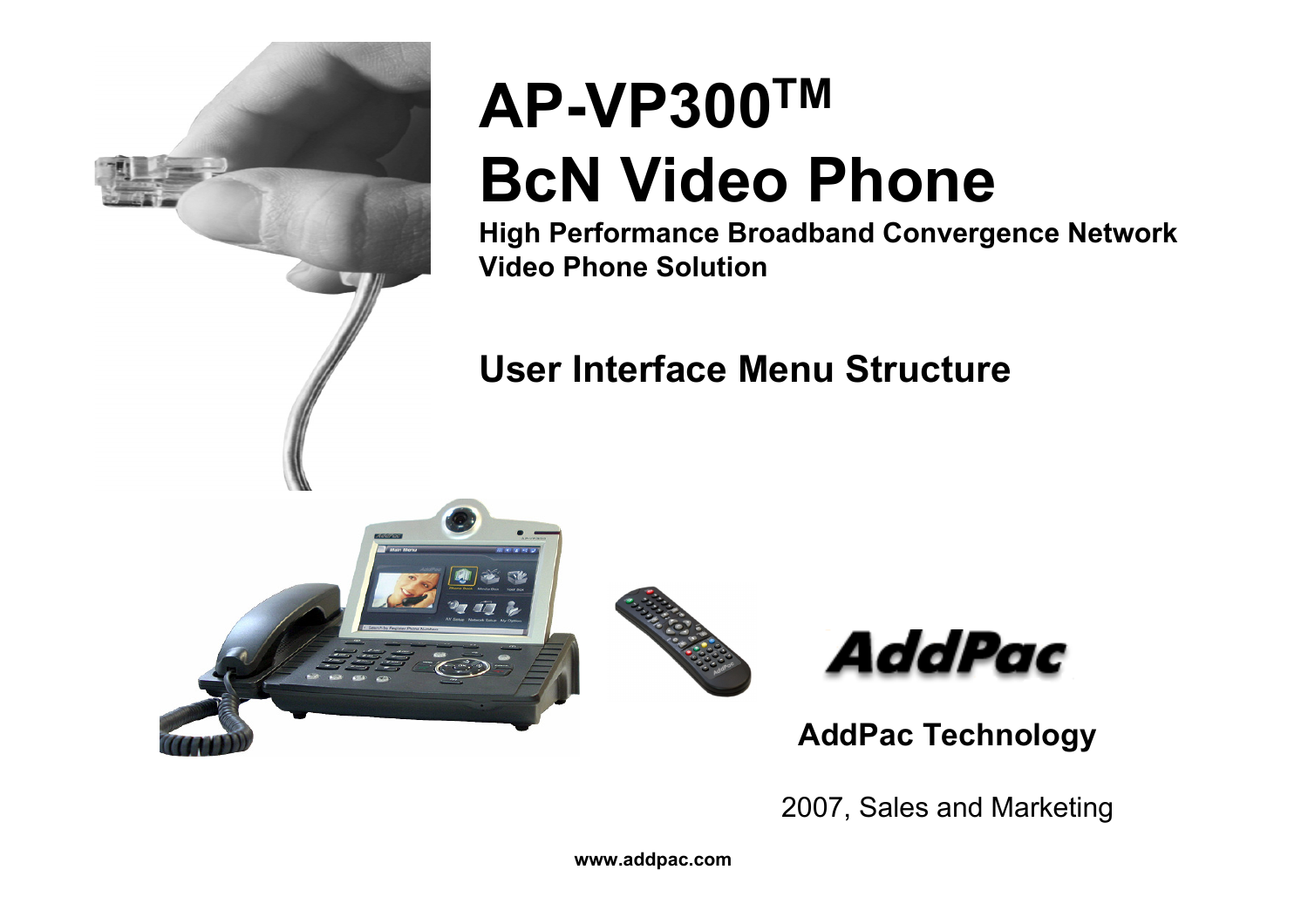### User Interface Features

#### AP-VP300 Video Phone

#### ¾ **Support full color Graphic User Interface**

You won't be able to take your eyes off it.

See the main menu and in living color vibrant touch-screen display.

#### ¾ **Multi-language**

Choose the display language you prefer

#### ¾ **Manage Your Calls**

Establish an phone book of up to 50 entries Retrieve call logs for last 50 incoming or outgoing or missed calls. Take calls quickly with auto-answer function

#### ¾ **Ease to use network setup**

One touch interface reduces the time, expense, and expertise required to keep up

#### ¾ **Advanced Setup & Control (CLI: Command Line Interface) via Telnet or RS-232C**

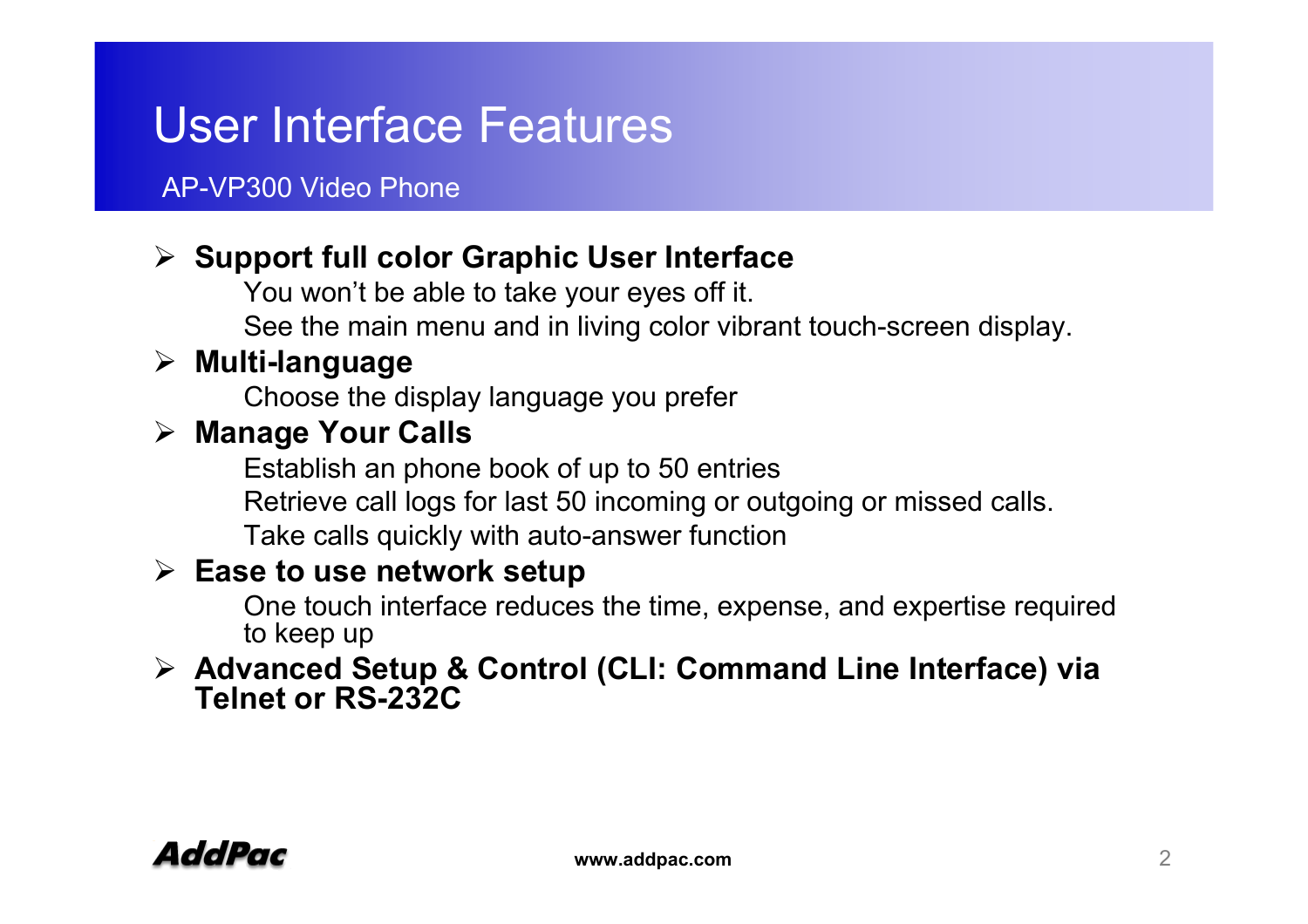### Overview AP-VP300 Menu(1/2)

#### ¾ **Phone Book**

■ Save and Search Phone Number

#### ¾ **ToolBox**

■ Date & time, Save and Initialize Video Phone configure, select Ring Sound, Language, etc.

#### ¾ **AV Setup**

- Configure Audio and Video Input/Output
- Volume, Display, Codec, Bandwidth, Audio and Video Input/Output

#### ¾ **Network & Call**

- Configure Network Settings
- IPv4, IPv6, Service (ftp, telnet, SNMP)
- $\blacksquare$ SIP protocol, H.323 protocol for VoIP
- $\blacksquare$ Call Forward, Auto Response etc.

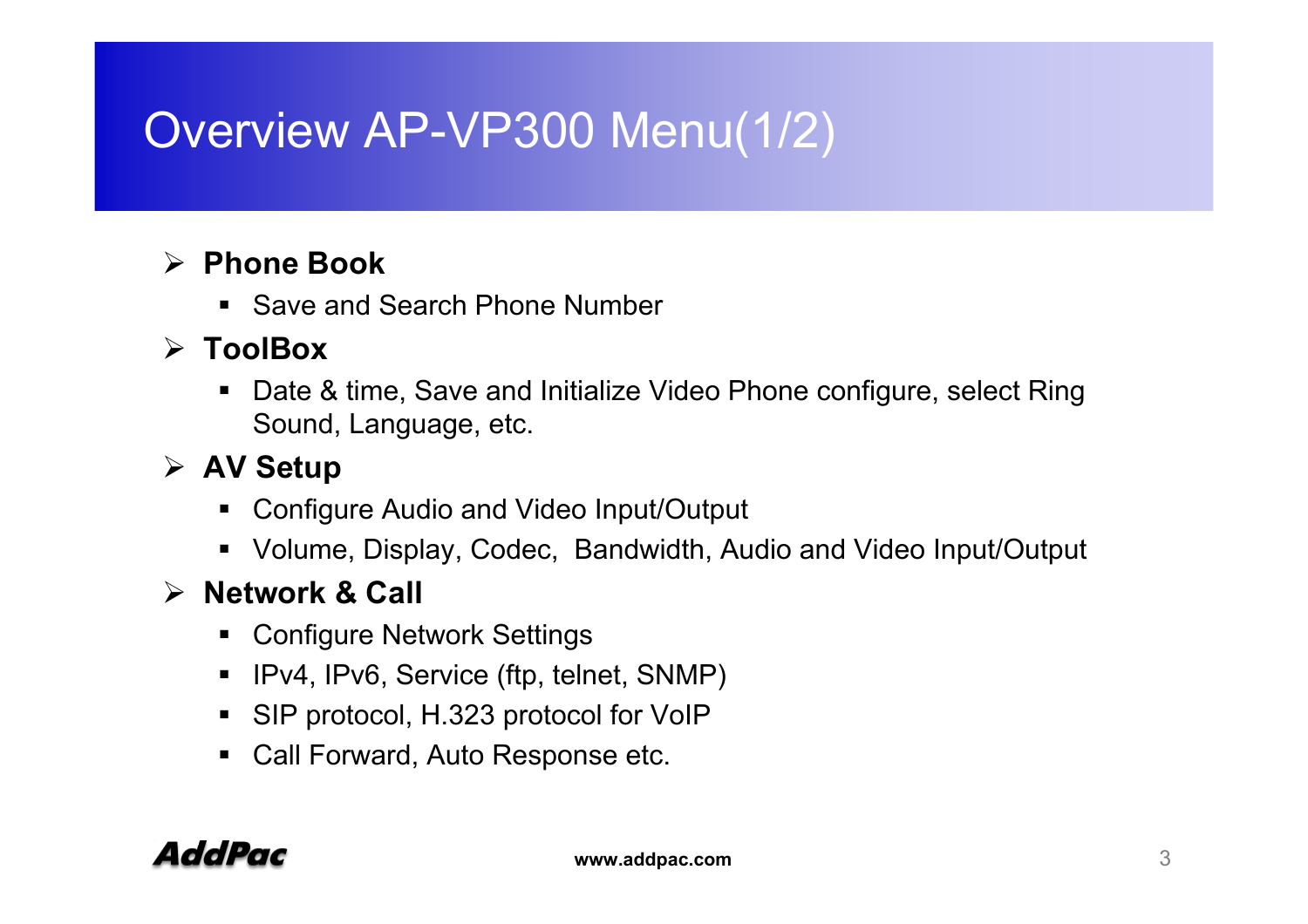### Overview AP-VP300 Menu(2/2)

#### ¾ **Application**

- **VoD** : Video On Demand Service
- **File Browser** : Look over files in Video Phone and USB device(by synchronize with USB)
- $\blacksquare$ **Document Share** : Run Document Share when Video Call Connected
- **Voice Mail** : Get Voice Message when deployed on AddPac IP-PBX system
- **SMS** : Send, Receive, Forward, Save Short Messages
- **Conference** 
	- Two types of Conference Call (Meet-me, Dial-in Conference)
	- View Conference List, Participants' Information
	- View and Control Conference participants' floor, layout, authority etc.
- **DVR**
	- View Digital Video images Real-Time or Recorded image
- $\blacksquare$  **RBC**(Remote Broadcast Controller)
	- Broadcast control in Video Phone
- ¾ **Remote Setup**
	- Bandwidth, Codec, Remote Controller Permission Setup

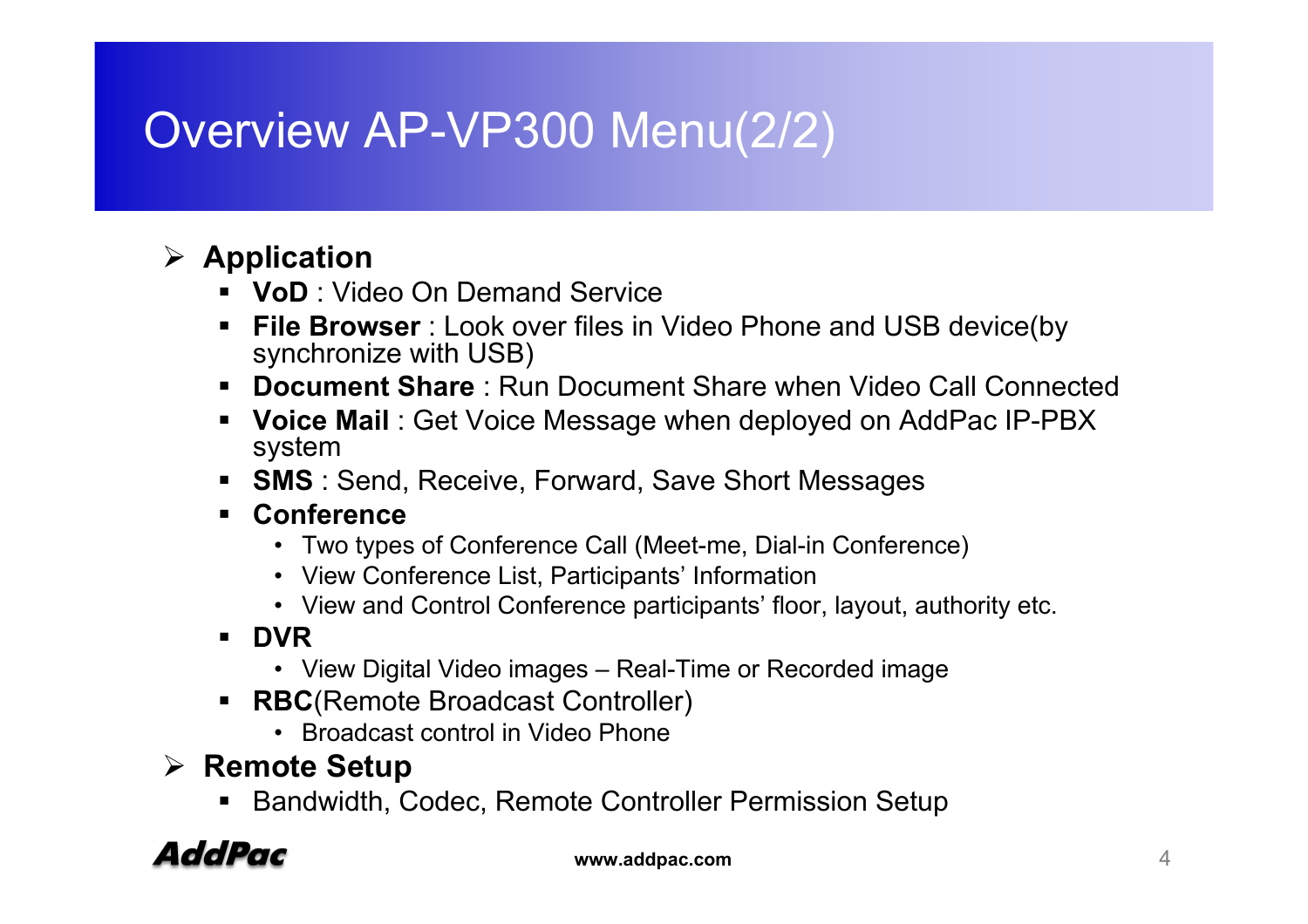### User Interface Menu Structure (1/4)

AP-VP300 Video Phone



**AddPac**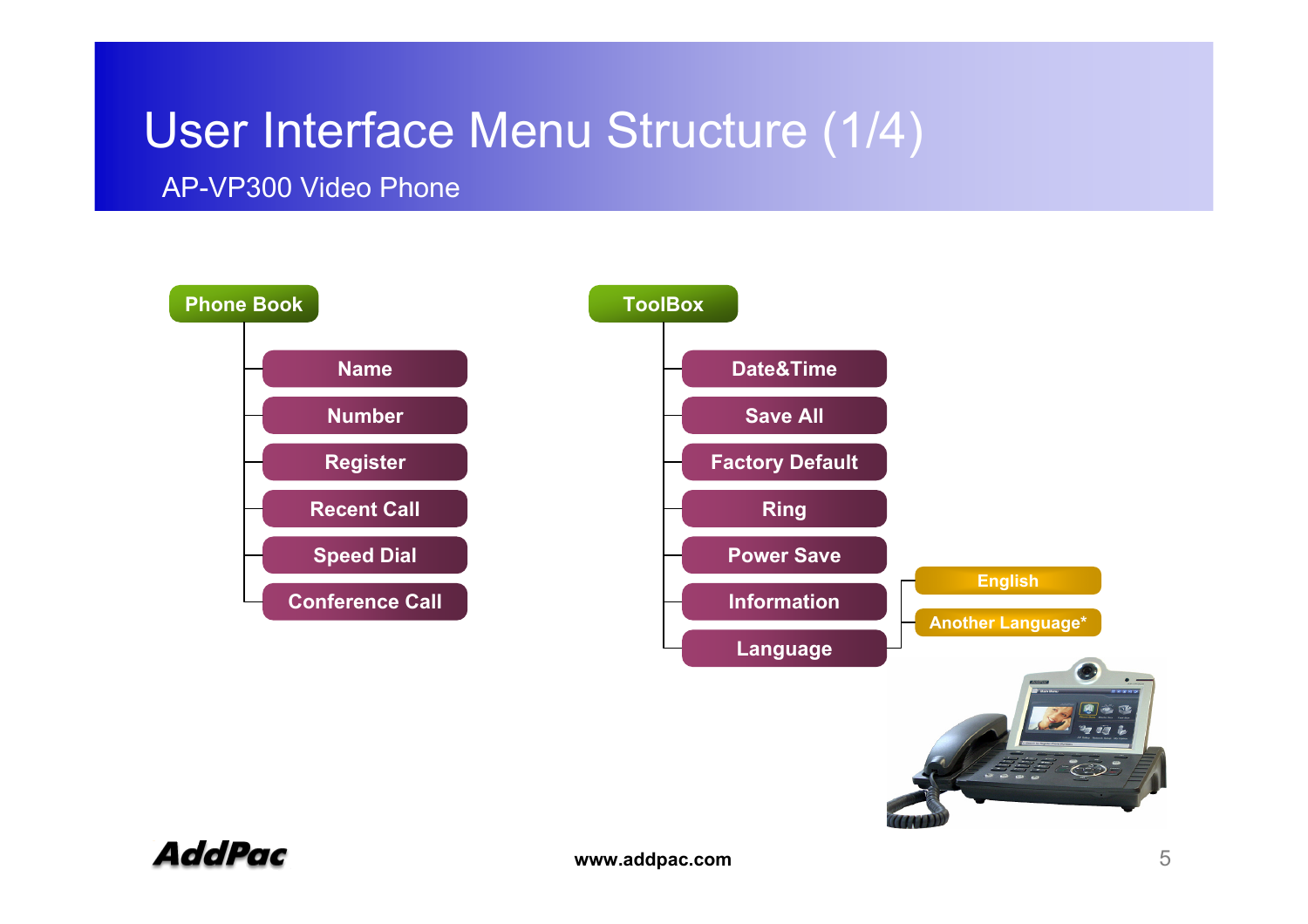### User Interface Menu Structure (2/4)

AP-VP300 Video Phone





**AddPac**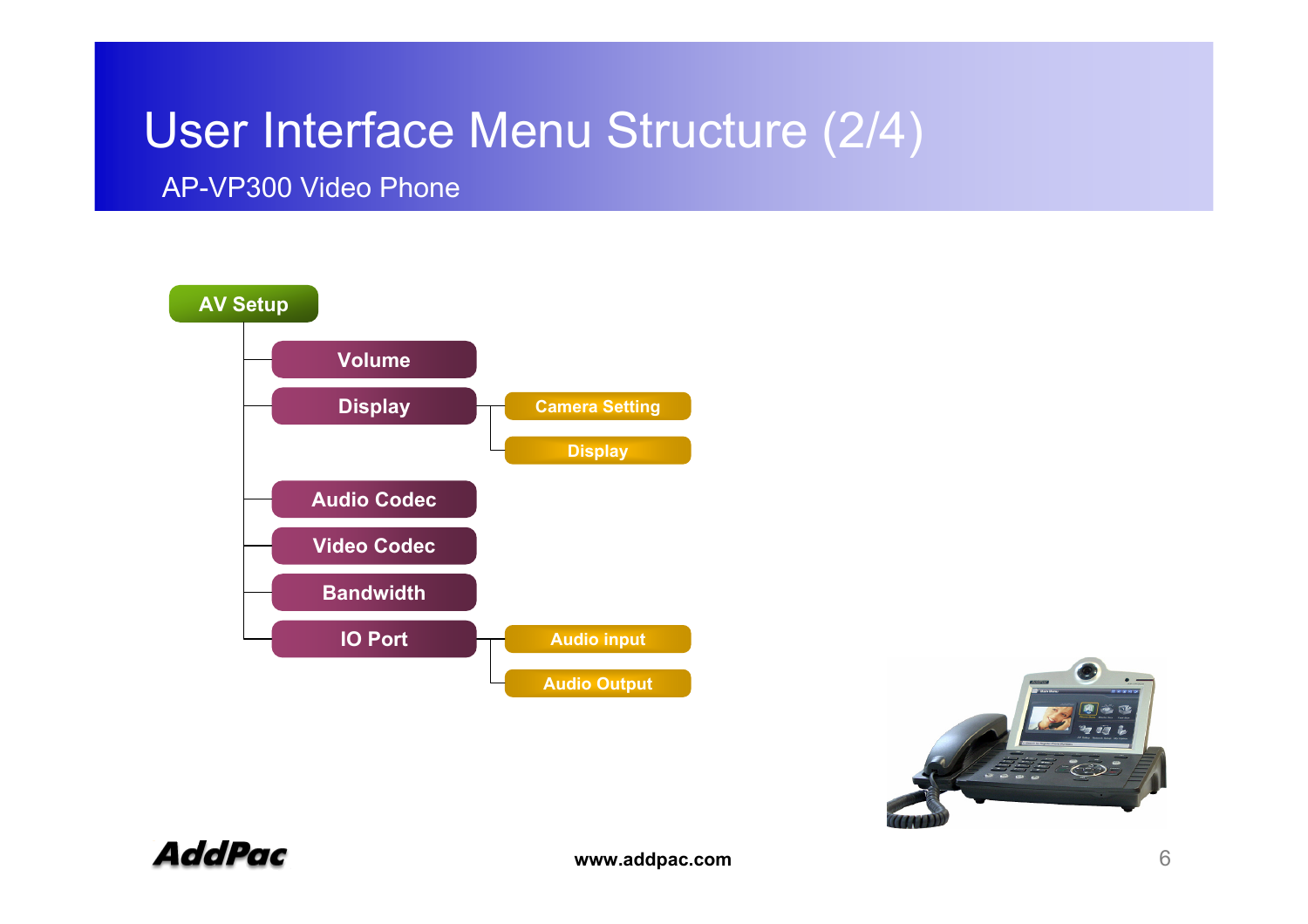### User Interface Menu Structure (3/4)

#### AP-VP300 Video Phone

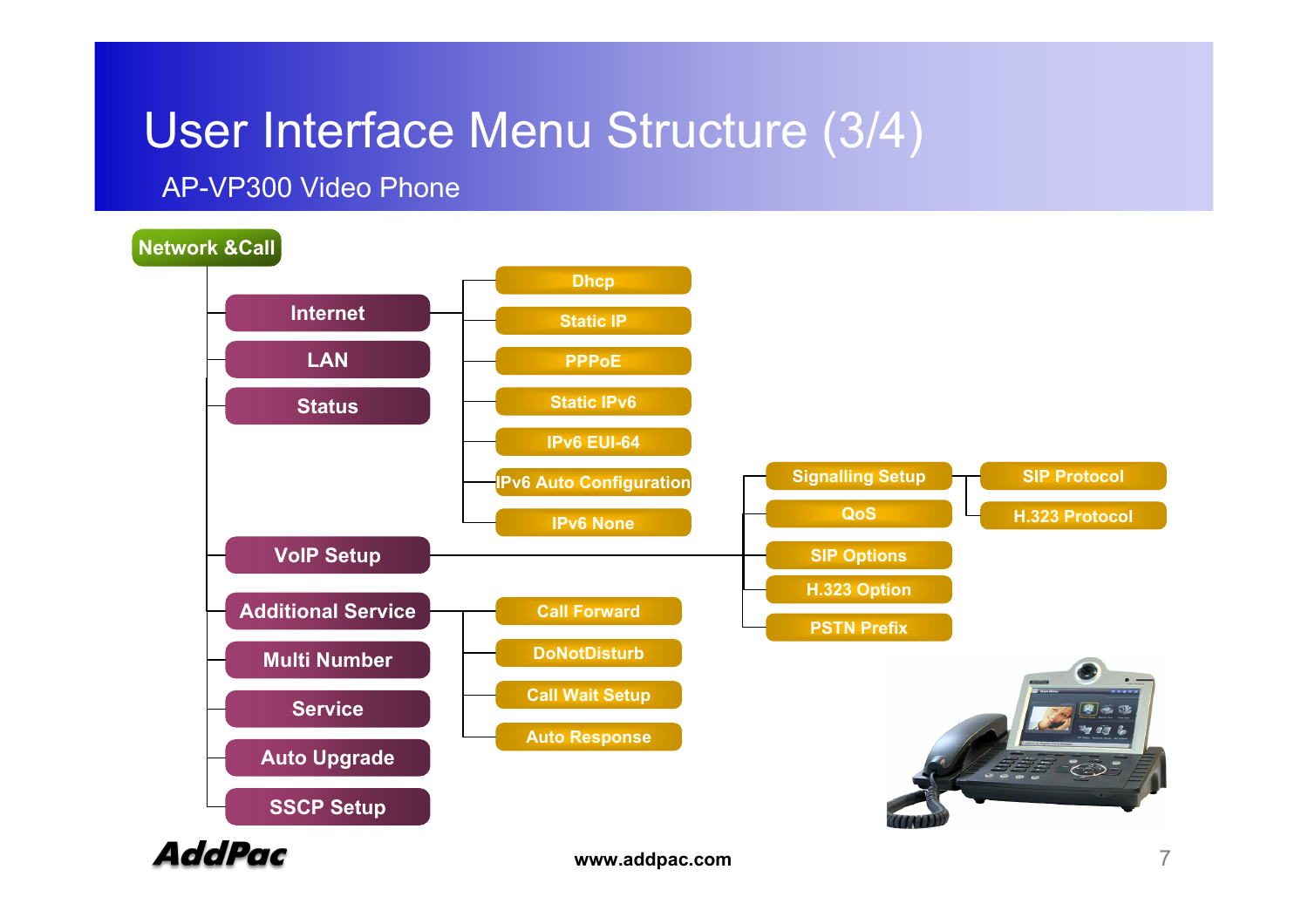### User Interface Menu Structure (4/4)

#### AP-VP300 Video Phone